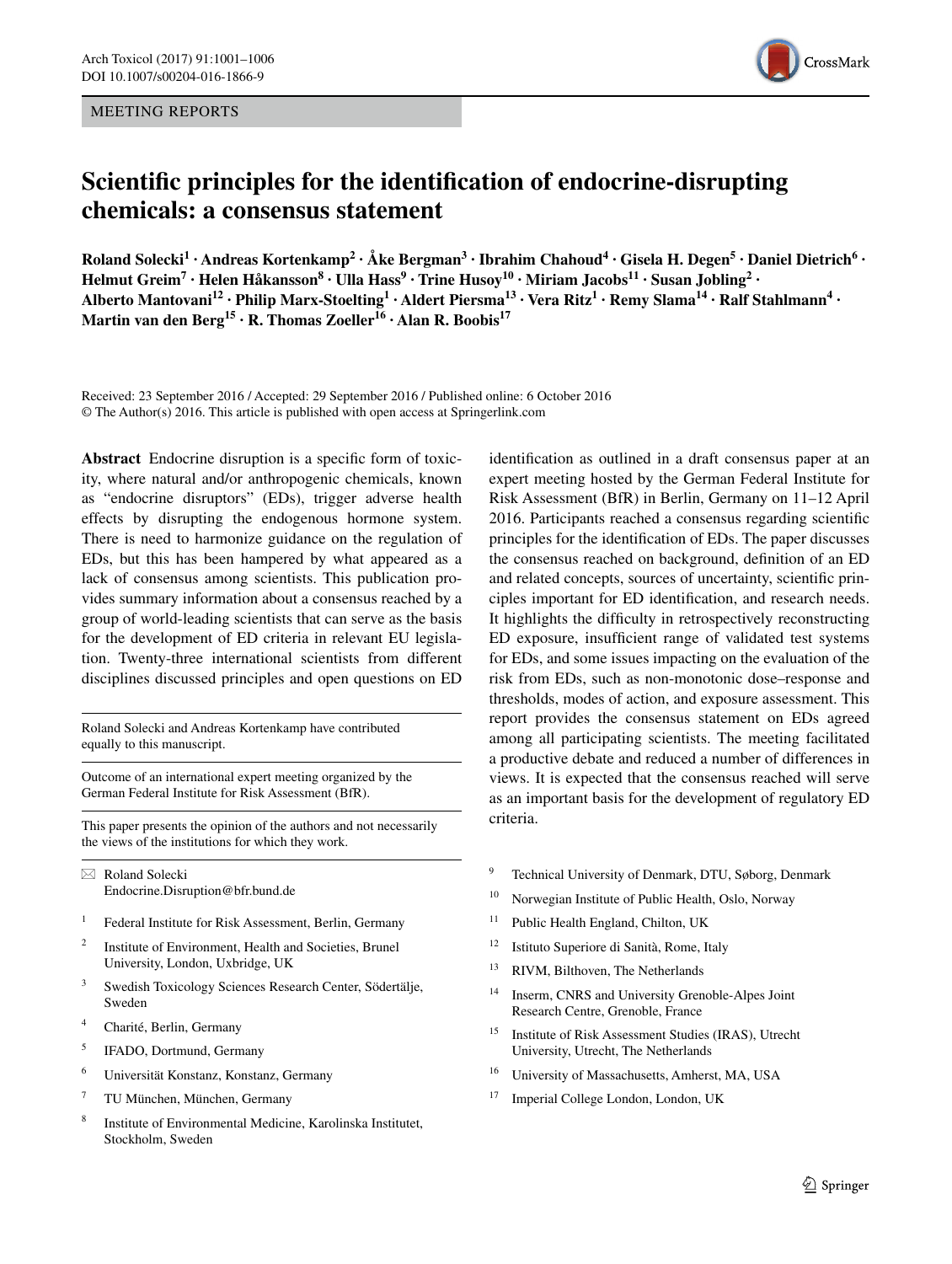## **Introduction**

In summer 2013, when an initial draft of criteria for the identification of endocrine disrupters (EDs) was discussed within the European Commission (the executive of the European Union), a group of toxicology journal editors published severe scientific concerns about the proposed approaches (Dietrich et al. [2013](#page-5-0)). As a result, a controversy about the toxicological principles that should guide the identification of endocrine-disrupting chemicals flared up in the scientific press among toxicologists and endocrinologists (Bergman et al. [2013;](#page-5-1) Zoeller et al. [2014](#page-5-2); Autrup et al. [2015](#page-5-3)). The realization that this dispute had contributed to a degree of misunderstanding among decision-makers in the European Commission motivated a group of those involved in the debates to explore whether it might be possible to bridge the differing views and come to a common understanding. In this brief communication, we describe the political and regulatory context that has led to this debate, and present the consensus that has been reached among scientists who took opposing views in the previous dispute, during a two-day workshop held in Berlin, Germany, 11–12 April 2016, hosted by the German Federal Institute for Risk Assessment (BfR).

In line with established practice in other jurisdictions, the risk management of chemicals in the EU is generally based on risk characterization. However, for some toxicological effects, the EU has introduced hazard-based regulations. This applies especially to chemicals used as active substances in plant protection products and biocidal products. According to provisions in several pieces of EU law for plant protection products and biocidal products, the European Commission was obliged to develop scientific criteria for the identification of EDs by 2013, but to date (April 2016), has failed to do so.

Motivated by concerns about health effects caused by the delay in developing criteria for endocrine-disrupting substances, Sweden (a member state of the EU) brought a court case against the European Commission in 2014. Finally, in winter 2015, the General Court of the EU ruled that the Commission had breached EU law, by failing to adopt measures concerning the specification of scientific criteria for the identification of endocrine-disrupting substances. The Court further noted that the Commission's defense that the scientific criteria which it had proposed were the subject of criticism, in summer 2013, was irrelevant to the fact that the Commission had an obligation to present these criteria according to the deadlines enshrined in EU law (December 2013) (General Court of the EU [2015](#page-5-4)).

The apparent controversy among scientists centered on disagreements about the most appropriate approach to assess endocrine disruptors, and was focused on the

scientific assumptions that could be made during the identification of a chemical as an endocrine disruptor. Prominent in these disputes was the question of the existence of thresholds for endocrine disruptors and of the significance of non-monotonic dose–response relationships, which has a significant impact on the way risk assessments are conducted for these chemicals (Dietrich et al. [2013;](#page-5-0) Bergman et al. [2013](#page-5-1)).

However, at the Berlin workshop, the protagonists of the scientific controversy were able to agree that the requirement for scientific criteria for the identification of endocrine disruptors per se, can be interpreted as an issue of hazard identification. This enabled the workshop participants to conclude that differences in opinion regarding the existence of thresholds and non-monotonic dose–response curves, although relevant to the risk characterization of EDs, are not a hindrance for defining scientific criteria for their identification. The consensus that was reached on scientific principles for the identification of endocrine-disrupting chemicals is offered as advice to the European Commission for the first step in their decision-making process to meet their legal obligations.

#### **Consensus statement**

#### **Background**

- 1. Key pieces of EU chemicals regulation, including the Plant Protection Product Regulation (EU No 1107/2009), the Biocidal Product Regulation (EU No 528/2012), the Water Framework Directive (2000/60/ EC), REACH (EU No 1907/2006) and the Cosmetics Regulation (2009/1223/EC) include the aim of protecting human health and the environment from exposures to endocrine disruptors.
- 2. The European Commission (EC) is engaged in a process of elaborating specific scientific criteria for the identification of endocrine disruptors applicable to plant protection products and biocidal products. These criteria may have an impact on other pieces of EU legislation dealing with chemicals.
- 3. There are past and ongoing differences among scientists about the endocrinological, pharmacological and toxicological principles that should underpin scientific criteria for the identification of endocrine disruptors.
- 4. This paper represents an effort to establish a consensus among scientists who have taken part in these discussions. The initiative for this attempt came from a small group of scientists actively engaged in endocrine disruptor research. We map out an agreement about scientific principles that can underpin the identification of endocrine disruptors in the European Union (EU)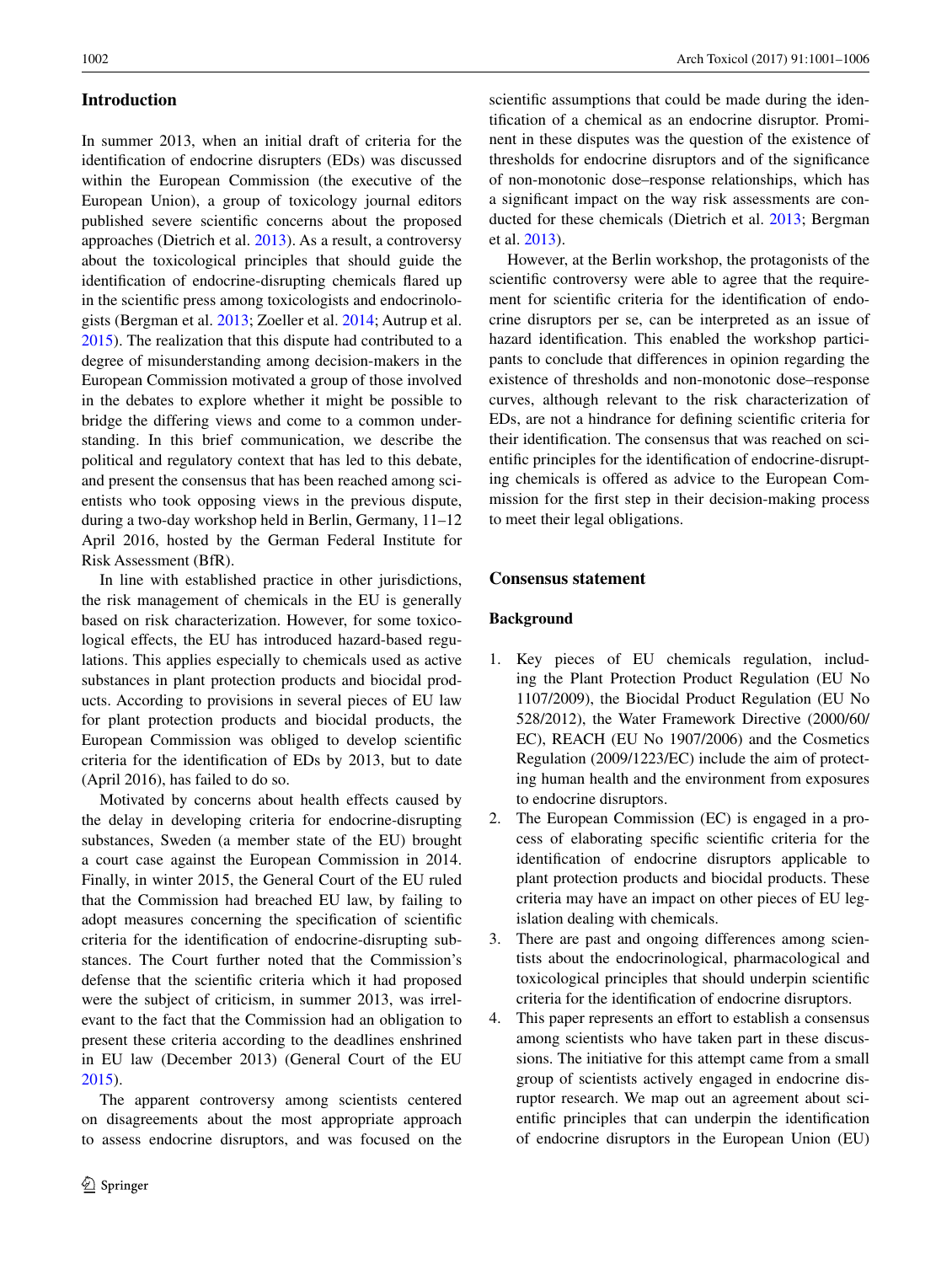according to the principle "One Substance—One Toxicological Assessment".

- 5. The absence of accepted criteria for the identification of endocrine disruptors presents a significant stumbling block for a scientifically based regulation of endocrine disruptors that is enshrined in key pieces of EU chemicals regulation.
- 6. We acknowledge that there is a need in the EU to ensure continuation and enhancement of policies for the protection of human health and the environment from the effects of endocrine disruptors and those scientifically based criteria for the identification of endocrine disruptors are necessary for regulatory decisionmaking processes.
- 7. We recognize that the European Parliament, in its resolution of 14 March 2013 on the protection of public health from endocrine disruptors (P7\_TA (2013)0091), took the view that these criteria should conform to the WHO/IPCS definition of endocrine disruptors, and should be based on the best available science.
- 8. The field of "endocrine disruptor research" draws from many scientific disciplines including physical chemistry, biochemistry, molecular biology, toxicology, pharmacology, endocrinology, developmental biology, epidemiology, clinical medicine and many others. Each of these fields can have a different language and a different logic to understand the unique complexities of their particular level of investigation.
- 9. We recognize that the views of scientists working at different levels of investigation and with different training and research experience may contribute to the appearance of a debate when the topic cuts across multiple disciplines. Therefore, we believe the most important consensus that we can achieve is one that relates to the principles, which should form the basis of the development of scientific criteria for the identification of endocrine disruptors [as requested by EU legislation].

## **Definition of endocrine disruptors and related concepts**

- 10. We acknowledge the WHO definition of an endocrine disruptor as follows: "An ED is an exogenous substance or mixture that alters the function(s) of the endocrine system and consequently causes adverse effects in an intact organism, or its progeny, or (sub) populations".
	- (a) Alterations of the function of the endocrine system may arise from interaction with hormone receptors, changes in circulating levels of the hormone, and from the impact of chemical(s) on hormone synthesis, transport, metabolism and other factors.
- (b) In the WHO definition, the term "adverse effect" refers to "A change in morphology, physiology, growth, reproduction, development or lifespan of an organism which results in impairment of functional capacity or impairment of capacity to compensate for additional stress or increased susceptibility to the harmful effects of other environmental influences".
- (c) The term "intact organism" is understood to mean that the effect would occur in vivo, either observable in a test animal system, epidemiologically or clinically. However, it does not necessarily mean that the adverse effect has to be demonstrated in an intact test animal, but may be shown in adequately validated alternative test systems predictive of adverse effects in humans and/or wildlife. The importance of mechanistic data derived from experimental systems (in vitro or in vivo in which the animals have been surgically or genetically altered as part of a focused experiment) was also recognized.
- 11. We acknowledge that certain hormones interact with their receptors according to an equilibrium reaction. Accordingly, the concentrations of both free hormone and free receptor are important variables controlling hormone action, explaining why different cells and tissues at different times during development are differentially sensitive to the hormone.
- 12. Experimental work has led to a better understanding of the role of hormones in development and during the maintenance of physiological functions. We recognize that disruption of the programming role of hormones during prenatal and postnatal development can cause adverse effects that do not become evident until later in life.
- 13. Interference with the role of many hormones during the maintenance of physiological functions in adult life can also lead to adverse effects.
- 14. We resolve that the scientific knowledge about the principles that govern the induction of adverse effects by disrupting the programming function of hormones during development is sufficiently advanced to warrant regulatory action.

#### **Sources of uncertainty**

15. We recognize that the identification of chemicals that contribute to adverse effects on human health is fraught with difficulties which, in the case of endocrine disruptors, can be traced to several specific factors. Many of the critical events discussed in the context of endocrine disruption in humans may occur in fetal life, during childhood or puberty. Exposures during these periods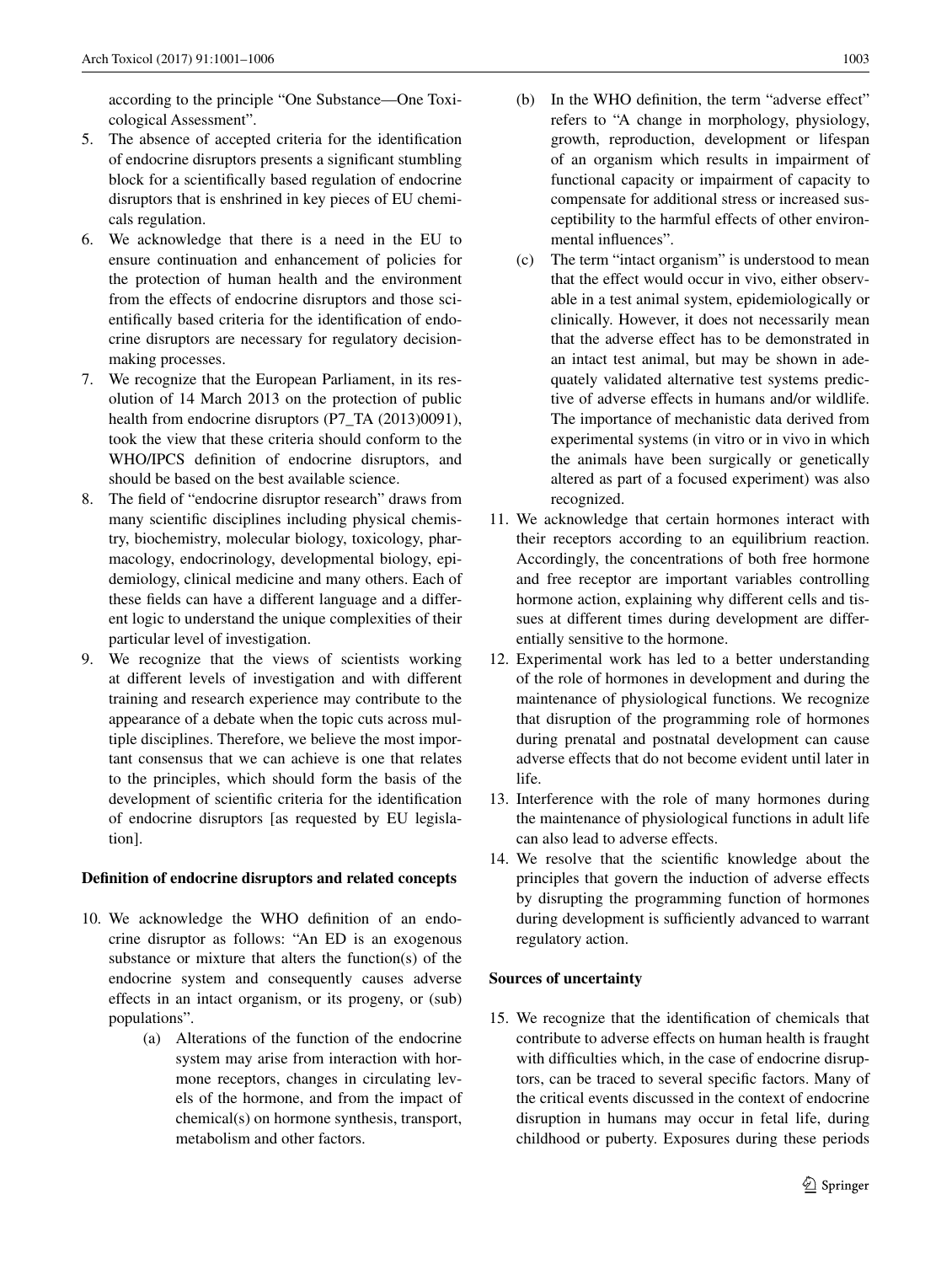are often difficult to reconstruct, thus obscuring any causal relationships that may exist. Some chemicals whose health effects have been relatively well studied in other areas, have also been subjected to the assessment of endocrine effects, but other chemicals in widespread commercial use have not been evaluated so.

- 16. On the other hand, the existing framework of internationally validated test systems for the identification of endocrine disruptors must be further developed to ensure detection of health effects relevant to endocrine disruption in humans. For example, test systems suitable for the identification of effects consequent to many specific modes of action in disrupting the function of hormone systems are missing, although efforts to address these gaps are ongoing.
- 17. Non-monotonic dose–response relationships and low-dose effects of endocrine disruptors have been described in the literature. The implications of these observations for testing strategies and risk assessment continue to be debated, and we acknowledge the importance of this scientific discourse. However, we believe that a consensus about these issues is unlikely to emerge in the near future. Nevertheless, in our view the establishment of criteria for the identification of endocrine disruptors is possible without resolution of these issues.
- 18. We emphasize that these sources of uncertainty should not delay current efforts to regulate endocrine disruptors. Nevertheless, elucidation of the above issues which are significant sources of uncertainty will require considerable research efforts in the future. These efforts will be essential for scientifically based regulations of endocrine disruptors in key pieces of EU chemicals regulation.

# **Scientific foundations of regulatory decision‑making**

- 19. The various relevant pieces of EU chemicals regulation require both hazard and risk assessment approaches<sup>[1](#page-3-0)</sup> to enable decision-making to be applied in different ways.
- 20. The identification of a compound as an endocrine disruptor is a hazard identification procedure. Established principles governing disruption of the programming function of hormones mean that hazard identification for endocrine disruption has to take account of the timing of exposure relative to life stage and that transient indices or effects should not necessarily be considered adverse.
- 21. We recognize that certain adverse outcomes appearing to arise from endocrine disruption can also occur through non-endocrine modes of action. Moreover, adverse effects or modes of action consistent with endocrine-disrupting characteristics but demonstrated to be non-specific effects secondary to another toxic effect are not considered appropriate for identification of endocrine disruption. The identification of a chemical as an endocrine disruptor therefore has to rely on weight-of-evidence evaluations of both adversity and mode of action together. We agree that endocrine activity on its own should not trigger a chemical's identification as an endocrine disruptor.
- 22. We agree that a chemical's potency to induce an adverse effect is an important factor for consideration during the characterization of the hazards of endocrine disruptors. However, potency is not relevant for identification of a compound as an endocrine disruptor. However, there may be high doses (e.g. the oral toxicity limit of 1000 mg/kg body weight/day) above which identification as an ED would not be warranted.
- 23. Criteria for identifying chemicals as endocrine disruptors would need to be accompanied by the implementation of relevant test systems in EU regulations. We note that many relevant OECD guidelines exist which have not yet been consistently integrated into the regulatory frameworks. There is lack of validated tests for a number of modes of actions. We recommend that respective EU directives, regulations and other relevant guidance are updated to incorporate validated and internationally agreed test systems for endocrine disruptors. In this context, guidance and scientific advice need to be updated to indicate how the outcome of those tests should be evaluated in the regulatory context, and to include endocrine pathways and adverse health effects that are insufficiently explored by current toxicological testing.
- 24. This document has focused on the identification of endocrine disruptors. However, the assessment of the corresponding risks on human health and wildlife would further require consideration of dose–response relationships, including potency, exposure assessment and risk characterization, including susceptible subpopulations, severity and reversibility of effects. This emphasizes the importance of the "One Substance— One Toxicological Assessment" philosophy, and has implications for data generation of both regulated and unregulated chemicals.

# **Research needs**

25. More effective regulation could be achieved by closing certain knowledge gaps. We recommend that these

<span id="page-3-0"></span><sup>&</sup>lt;sup>1</sup> The WHO IPCS definitions for the four steps in risk assessment: hazard identification, hazard characterization, exposure assessment and risk characterization, have been used throughout this document.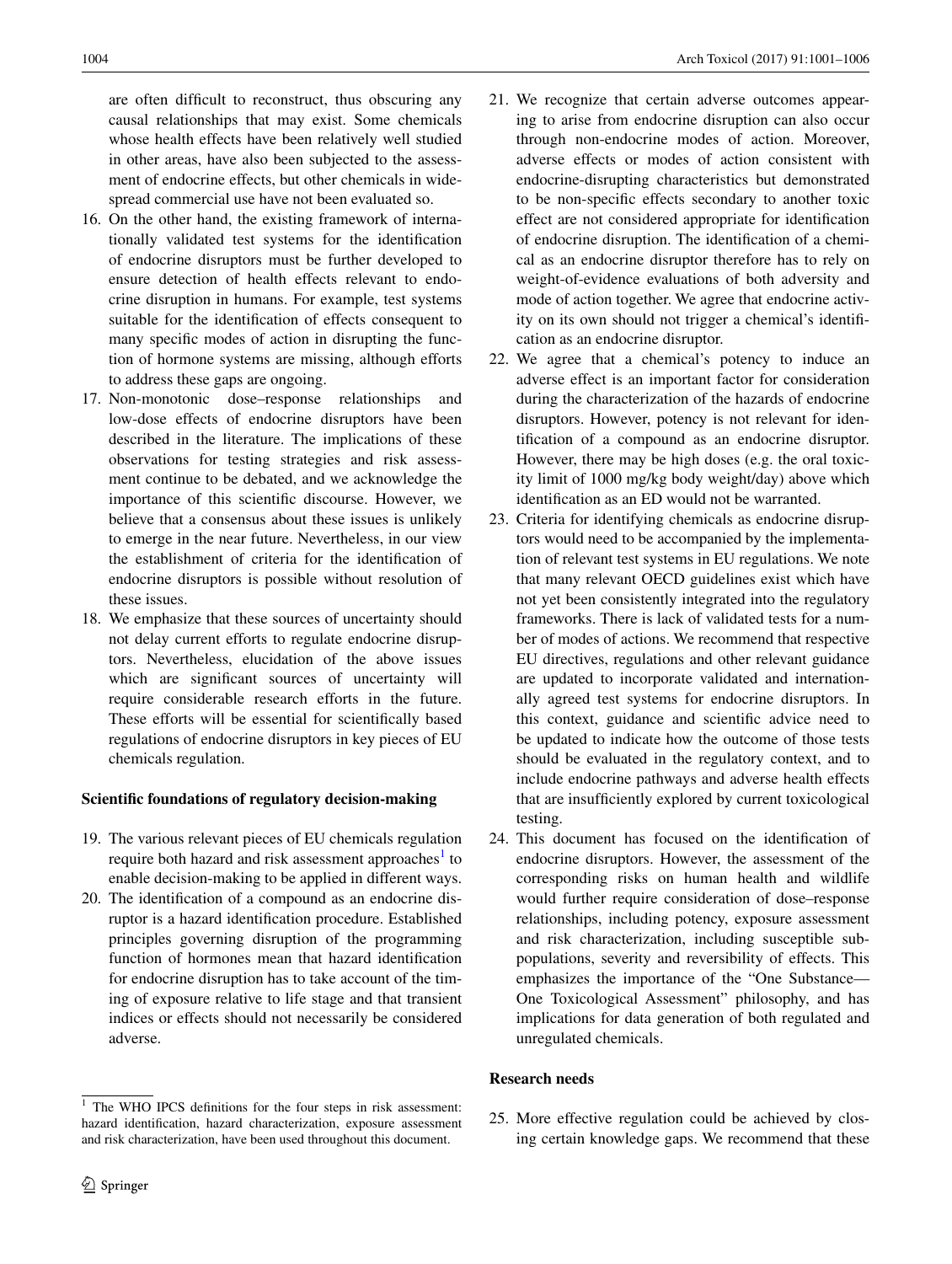knowledge gaps should be identified through a systematic gap analysis. Notwithstanding such an analysis, we recognize that future research needs to include the following main areas:

- (a) Exposure assessment of EDs,
- (b) Epidemiological studies of EDs with accurate characterization of exposures during relevant time periods,
- (c) Experimental research to clarify ED modes- and mechanisms-of-action, to produce an improved understanding of the molecular events underlying adverse outcomes and to better understand whether irreversible effects of developmental programming are induced in a threshold-dependent manner or not, and
- (d) Test method and biomarker development, including validation, to ensure more sensitive and robust identification of EDs.
- 26. We recognize that exposure assessments based on effect measurements and/or on a wide range of chemicals have the potential to identify previously unrecognized endocrine disruptors.
- 27. Resolution of the issues of non-monotonic dose– response relationships and whether effects are threshold-dependent requires systematic efforts to understand the mechanisms underlying adverse effects of endocrine disruptors.
- 28. The existence of dose-thresholds for endocrine disruptors continues to be debated. We recognize that it may be difficult to distinguish a true threshold from an apparent threshold which merely arises from the limits of detection of the experimental system. Thus, the question of the existence of dose-thresholds for endocrine disruptors cannot be resolved through empirical dose–response studies alone, but has to rely on mechanistic investigations and increased knowledge on the functions and programming of the endocrine system during specific windows of sensitivity. Such research is not considered a prerequisite for the identification of endocrine disruptors, but it is necessary for their risk assessment.
- 29. Many assays, models and tools for the study of EDrelated modes and mechanisms of action already exist, but have not been taken forward into the assay validation process. A systematic analysis is needed to establish which existing assays are ready for validation.
- 30. While many existing "scientific tools" could be refined into validated assays, suitable model systems and assays are missing for certain mechanistic aspects of endocrine disruption. Concerted research and development efforts are needed to fill these gaps and are being developed.
- 31. The Commission requires that animal testing should be reduced and avoided where possible. Hence, there

is a need to develop approaches that can reliably detect endocrine-disrupting chemicals using non-animal methods, with at least the same reliability as current methods. Criteria will be necessary to determine the acceptability of such methods.

**Acknowledgments** This workshop was made possible by funds provided by the German Federal Institute for Risk Assessment which is gratefully acknowledged. We thank Dame Anne Glover, Scientific Advisor to former European Commission President Jose Manuel Barroso, for moderating the discussions at the workshop. We wish to acknowledge helpful comments on an initial draft of the document from the following, who were unable to participate in the meeting: Frank Barile (St John's University, Queens, New York, USA), Bas Blaauboer (Utrecht University, Utrecht, The Netherlands), Thomas Colnot (CiS Toxicology, Osorno, Chile), Wolfgang Dekant (University of Wuerzburg, Wuerzburg, Germany), Jose Domingo (Universitat 'Rovira i Virgili', Reus, Spain), Michael Flüh (Directorate-General for Health and Food Safety, European Commission, Brussels, Belgium), Gio Batta Gori (The Health Policy Center, Bethesda, Maryland, USA), Sam Kacew (University of Ottawa, Ottawa, Canada), Hans Marquardt (Hamburg University Medical School, Hamburg, Germany), Olavi Pelkonen (University of Oulu, Oulu, Finland), Kai Savolainen (Finnish Institute of Occupational Health, Helsinki Finland), and Nico Vermeulen (Vrije Universiteit, Amsterdam, The Netherlands). We gratefully acknowledge the work of the rapporteurs of the meeting, Anke Joas, Iris Gutierez and Judy Choi (all BiPro, München). We would like to thank David Dix (US EPA) and Hiroaki Aoyama (IET, Japan) for their presentations and their valuable contributions. We also would like to thank the observers from the European Commission (Laura Fabrizi and Peter Korytar), from EFSA (Hubert Deluyker) and ECHA (Peter Lepper) and from the BfR (Bernd Schäfer, Ulrike Bernauer, Michael Oelgeschlaeger and Silvia Vogl) for their participation.

# **Glossary**

| Chemicals             | Natural and anthropogenic                                                                                                                                         |
|-----------------------|-------------------------------------------------------------------------------------------------------------------------------------------------------------------|
|                       | substances as defined by their                                                                                                                                    |
|                       | chemical structures.                                                                                                                                              |
|                       |                                                                                                                                                                   |
| Chemicals legislation | Substance and product-based                                                                                                                                       |
|                       | legislation aiming at minimizing                                                                                                                                  |
|                       | environmental and health risks                                                                                                                                    |
|                       | currently relevant to endocrine                                                                                                                                   |
|                       | disruption such as plant protec-                                                                                                                                  |
|                       | tion products (EC $1107/2009$ ),                                                                                                                                  |
|                       |                                                                                                                                                                   |
|                       | biocides $(EU 528/2012)$ , food                                                                                                                                   |
|                       | additives (EC 1333/2008),                                                                                                                                         |
|                       | REACH (EC 1907/2006), food                                                                                                                                        |
|                       | contact materials (EU 10/2011),                                                                                                                                   |
|                       | cosmetics (EC 1223/2009).                                                                                                                                         |
|                       |                                                                                                                                                                   |
|                       |                                                                                                                                                                   |
|                       |                                                                                                                                                                   |
|                       |                                                                                                                                                                   |
|                       | function(s) of the endocrine                                                                                                                                      |
|                       |                                                                                                                                                                   |
|                       |                                                                                                                                                                   |
| Endocrine disruptor   | WHO definition: An endocrine<br>disruptor is an exogenous sub-<br>stance or mixture that alters<br>system and consequently causes<br>adverse health effects in an |